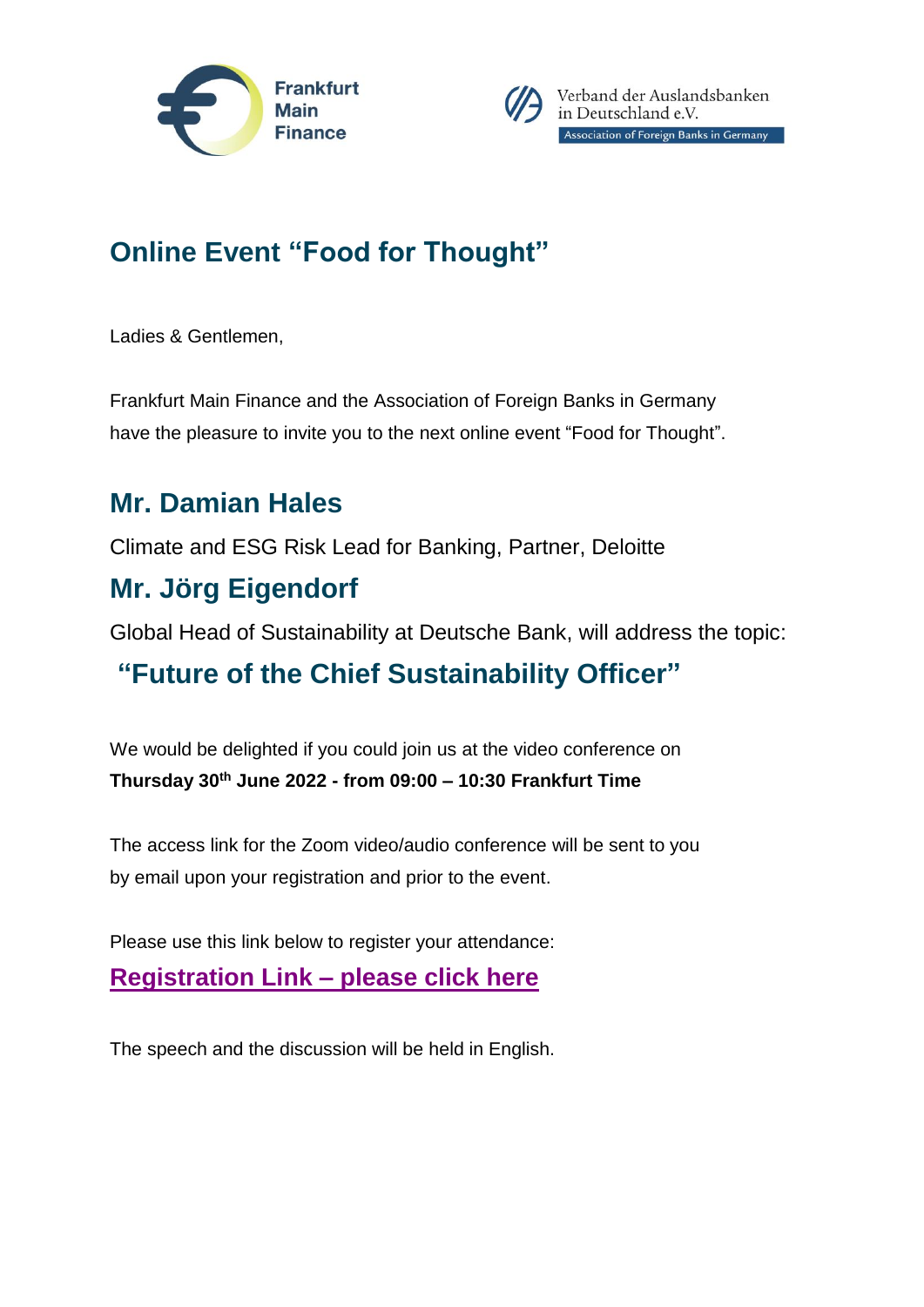



Verband der Auslandsbanken in Deutschland e.V. Association of Foreign Banks in Germany



### **Damian Hales**

Damian has over 25 years of experience in the financial sector and Damian leads Deloitte's Credit Risk Management (incorporating climate risk) practice within the UK and regularly produces insights into industry publications and speaks at major Credit and Climate Risk events. Damian supports clients to develop their strategic responses to sustainability & ESG matters and address the associated governance, risk,

compliance and operational issues for their business.

He is a qualified Accountant, Risk Manager and Programme manager and typically gets involved in complex projects and topics that span Finance and Risk, such as capital management, IFRS 9, Stress testing, Enterprise Risk Management Frameworks and Risk reporting.

Academically, Damian holds a BSC (Joint Honours) in Accountancy and Economics from Southampton University and an executive MBA (Distinction) from Warwick University.

He is lives just outside Cambridge, with wife and 2 kids, and enjoys spending time finishing the house he started building over 10 years ago.